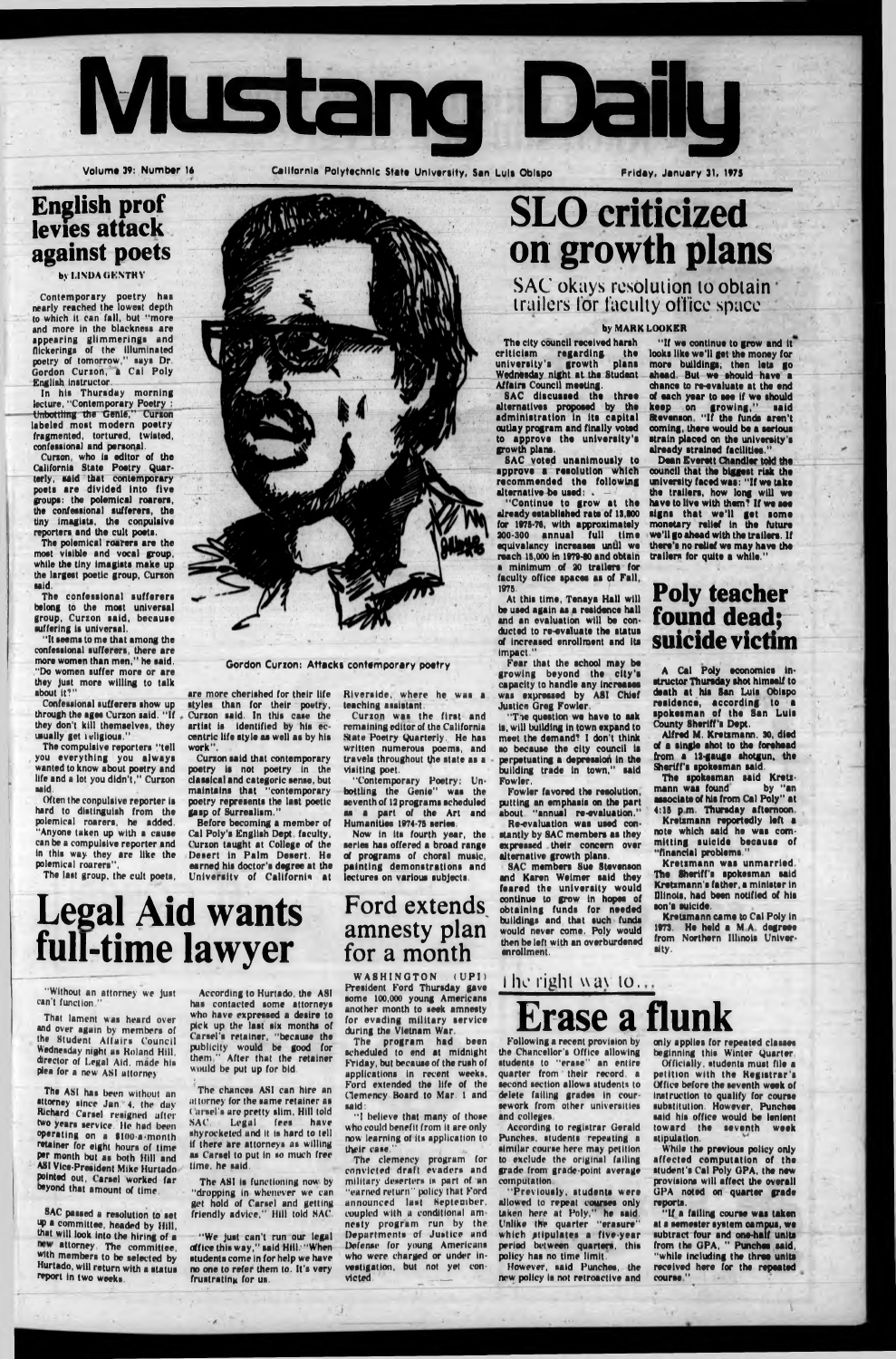#### Priday. January 31. ISTI

#### ' A state of the state of the state of the state of the state of the state of the state of the state of the state of by DENNIS McLELLAN

Atlanta still burns, Rhett Burlar stlU tails Scarlett O'Hara, "Frankly my dear, I don't give a damn," and "Oona With tha Wind" still ranks as one of the bast movias ever to coma out of **Hollywood**

What can be said about a acreen classic that has been rereleased eight times and is still causing audiences to stand in line to see it some 36 years after its premiers?

David O. Selznick's three and one-half hour production of Margaret Mitchell's "story of the old south" Is an epic event. "Gone With the Wind" has stood the test of time and the audience at the Obispo Theatre

No matter how many times

*24* hr

*P. TERRITT* 

**Gone with the Wind back,**

**Rhett still doesn't give...**

Parts & Service Discounts To Poly Students

Ogxa1 Mon-Frl 0-6

 $Sut 9-1$ 

We sell trick or boy used British cur parts McMfffftur Rd \*\*•»•1.112

production, consistently excellent in its photography, richly textured color, Inspired direction and superb acting.

 $2550$ 

Wednesday night again attested to Its ageless auallty There wore no misplaced laughs or embarrassed giggles and by the movie's end, whoever had the Kleenex concession must have made a fortune. No wonder the film won 10

"Gone With the Wind" is shown,

The stars of "Gone With the Wind" are as fam iliar as the

Academy Awarda. It is a flawless

parts they play. The acting, from bit-players to stars Clark Gable and Vivien Leigh, Is first-rate.

BRITANNICA MOTORS

LTD.

**Foreign Car Specialists**

**now servicing British motorcycles,**

**APF<br>Th** Clark Gable appearance on screen as "the vistor from Charleston" was greeted by plause and a collective sigh, There seemed to be disproportionate number of women in the audience.

**Completo service for all foreign-made cara.**

/

Beautiful Vivien Leigh rightly received an Academy Award for her multi-faceted portrait of

The always delightful Hattie McDaniel won an Academy Award for her roie as Mammy, Scarlett's wise and funny nursemaid. Thomas Mitchell as Gerald O'Hara turns in a strong performance as the patriarch of Tara, the symbol of Southern glory.

"Gone With the Wind" ranges from the idyllic, genteel days of an aristocratic South, through the ugliness and grim realities of war and, finally, to a new, less chivalrous, less Idyllic South, hardened by reality.

The epic scope of "Gone With the Wind" does not overpower its characters, Director Victor Fleming and screenwriter Slgney Howard focus on the characters, punctuating the progress of the story with stunning action sequences, most notably the burning of Atlanta.

For \$:00,00 you can cat and drink as much as you want. You have a choice of three main dishes, »»»up ol the da>. aulad\*. desert», and all kind» of beverages including coffee, soft drinks, tea and m ilk.

All you do is stop by Stenner Glen's Business. Office and invest in one of our meal punch cards. Your card is good for breakfast, lunch and dinner. and you can use it for whichever meal you like.  $A$ ty pical user might choose to use his or her card for  $7$ dinners, 6 lunches and 8 hreakfasts.

If you are interested in saving some money on lood and avoiding the hassle of preparing your own. meals, come by Stenner Glen and check out our punch card meal program .

**DIHCLAIMER:** Advertising material is **printed herein anlely fur informational purposes. Such printing is not to be cunalruad aa an expreaa or ampliad an (brae**ment or verification of such com **marcial vanluraa by lha Aaaoclaiad Student\*. Inc or lha C alifornia lAilylrchmc Siala U nivaiiliy, Kan l.uia Obiapo (Hfica room** *m ,* **Uraphic A n \***

It Is easy to see why Gable was called "The King" of the movies. As Rhett Butler, Gabls epitomises the dashing, fearless adventurer who puts himself before the honor of the South. Fourteen years after his death, " Gone With the Wind" proves Gable is still "The King."

Scarlett O'Hara, the vixenish southern belle who has men willing to die for her and who, obligingly, is willing to lot them. Leslie Howard as Ashley Wilkes Is the epitome of a mildmannered southern gentleman. With all the gentility he can muster, he manages to reject Scarlett's advances.

Olivia DeHavllland is Ashley's saintly wife Melanie, who manages to see a silver linnlng to every cloud— even if the cloud is Scarlett.

"Gone With the Wind" captures the feeling and flavor of the Civil War South. Producer Selsnick spared no cost for costumes and sets to in assure its authenticity.





**thagold**

**concept**

**Bollitine MS4#Si'**



**panuda by tha Aaaoclaiad Mudanti, Inc .**

**Publlahart flva lim a\* « w.<ek durina lha** chool year except holidays and exam **California folyiachmc Siala Cnivaraily Kan Lula Ohiapo. California I'rintad liy** the students majoring in Graphic Communications. Opinions expressed in this **paper in signed editorials and articles are tha vtawa ol tha wntara and do mH caaaarily rcpraaanl lha opuilnna of (hr alaff. or virw t of lha Aaaurlatad Kludrnia. Im nor official opinion**

**autographing /»//Ion Wdoy, Jonuory 3I. I975**

**2 30pm - 3 '3 0 pm**

**RT** EL CORRRL



 $\sim$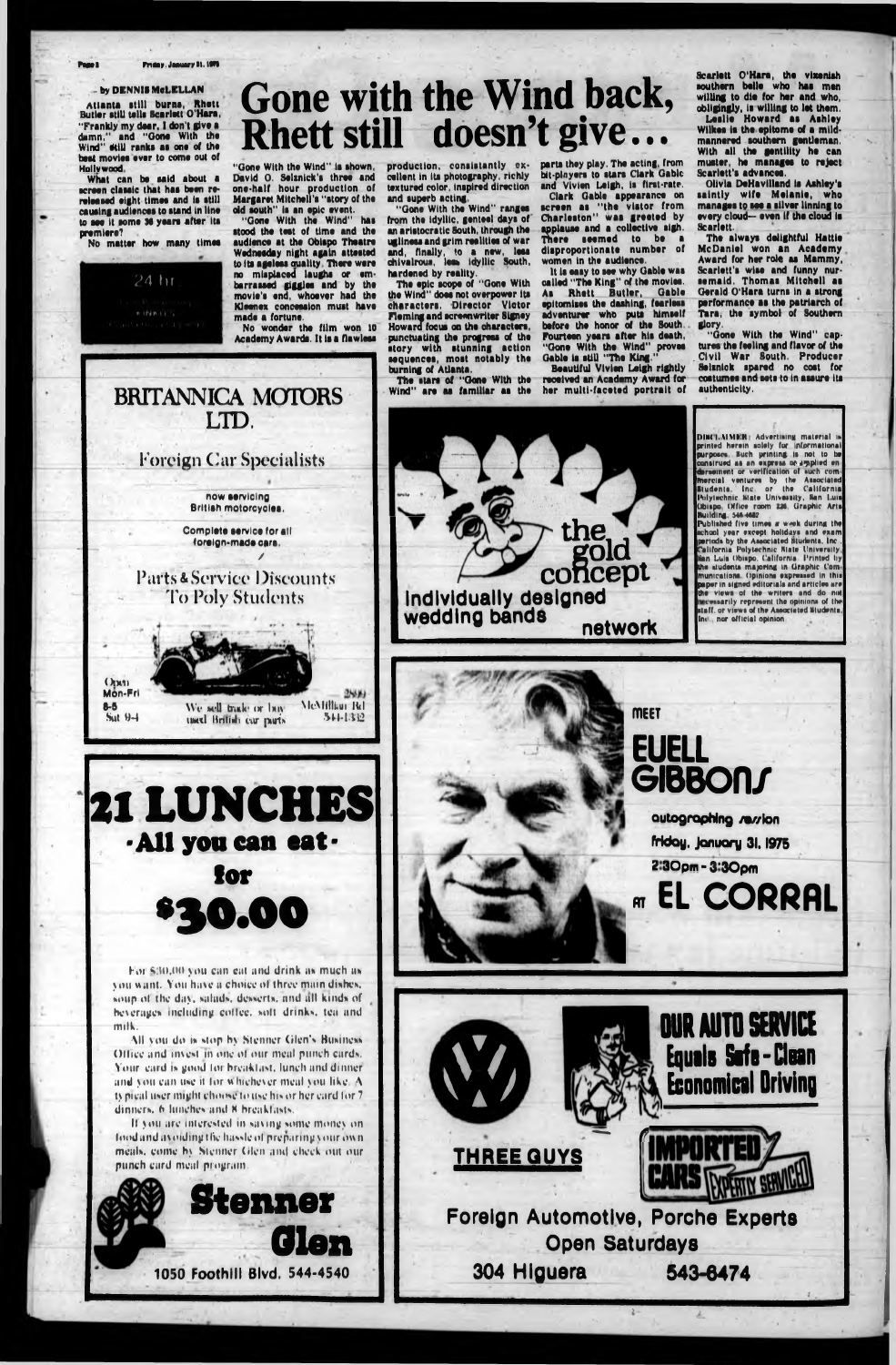## Pluto spokesman

Doug Klnnay, master of " vulgar and polntleoa aatlra" who claims his hometown Is a auburb of the planet Pluto, will speak on "Teenage Commies Prom Outer Space" In Chumash Auditorium oq Monday, Feb. J, at • pm

> Teword the purchase eny dinner at tebaillnn t.

**Solution** Coupon

per couple. **Valid until** June 30, l?7J.

Kinney, editor-in-chief of National Lampoon m agaiine, and his co-editor, Henry Beard, **gained national recognition for<br>the Lampoon's paradies of Time** i Lampoon's parodies of Time and Life magazines and Tolkien's "Lord of the Rings." The Lampoon, Havard's undergraduate humor magazine, has a national readership of l.B

**Mustang**

Boosters Bonus

**s e ó a a tla n 'e**

sen luis ahispo, colifornia

**8 00** 

mli«l#n pleie 344-3644

million and is reportedly the second most popular magazine on American college campuses.

Kinney, who has shown an ingenious talent for taking money from people and making them like it, claims he financed his undergraduate days at Havard with his pinball machine winnings. He has also travelled through the Midwest pretending to be an English lord and lecturing to women's clubs.

Tickets for Kinney's talk, which is being sponsored by **Speaker's Forum, can be pur-<br>chased for 50 cents at the<br>Halvestics** chased for 50 cents at the University Union ticket office.-

The array of music offered in local night spots this weekend should be able te take care of any musical need.

**night, Beginning at 9 p.m. Friday<br>evening, all blue grass af-<br>Scienadese will be externised** night. Beginning at 9 p.m. Friday ficionadoes will be entertained when Cache Valley Drifters take the platform until 1: 30 a.m.

Saturday night in the casual and comfortable Dark Room, country boogie will be presented by Iboc Molte, again starting at 9 p.m

C O P IE S 3 *V't*> <sup>C</sup> Overnight Service h INK ( *t* «,

**NOW!**

**GONE WITH**

**THE WIND** CLARK GABLE , 34 Tin L<br>VIVIEN LEIGH {\*\*\*i\*i\*

**LESLIE HOWARD O L IV IA de 1LW 1LLAND G** WIRGGCOWYN MAYLE NAULT Artist

**V DAVID O SELZNICKS** 

1057 **Mol**

V i

**INS BORTERY ST & SAN LIPE ORIGIN & MISSING EVES 7:40-Mat Sat & Sun** The most magnificent picture ever!



**0-NUTS** Phone **343 1986** 13 SANTA ROSA ST SAN LUIS OBISPO **OR TRY OUR LARGE BELECTION OF BEAR CLAWS, APPLE FRITTERS, BROWNIES, FRIED PIES, fFIC IA LTY DONUTS AND DECORATED CAKES** 1813 OSoS - Closed **Open 5 A.M. to 2 A.M. AAAAAAAAAAAA The Trial** ack



Panavision' PG MINIAL GUIDANCI SUGGISTID-ED-From Warner Bros W A Warner Communications Company

LOS OBISPO · PH. 544 3488

adonna

Plaza Theatre

Daily: Doors open 5:15 **Shows at 5:30 & 8:30 Sat. & Sun.:** Doors Open 2:00 Shows at 2:15 - 5:30 & 8:30

## **Live music sets top bill for weekend**

Music is said to soothe the savage beast. If so, then a good portion of the student body will be very mellow before the weekend is over.

**WHAT'S HAPPENING**<br>Tonight Don't Miss 8 p.m. \$1.00 **Tonight Don't Miss 8 p.m. \$1.00/students Euell Gibbons Chumash Auditorium Festival Style Seating**

Those who lean toward folk music will find their flit at Wine Street Inn with performers Frank and Karen on Friday and Saturday evening. Located downstairs in The Network, the Wine Street Inn offers no bright lights, no shattering noisea, and no cover charge. Music will start at 8:30 p.m. and run until 1:30 a.m.



Meanwhile, the Cigar Factory, at 726 Higuera, will be offering two guitar soloists. The Happy Hour on Friday, from 4 p.m. to 6 m, w ill be accompanied ).m. Will b**e a**ccompanied<br>by Debbie Feldman on guitar.<br>Ioba-Caillella and bis guitar will John Calllella and his guitar will **entertain** Friday and Saturday evenings starting at 9 p.m.

One of San Lu|s Obispo's newest and most inviting restaurant-bars, 1865, will be previewing a coming attraction during their Marguerita Hour,

Kriday, January Si, 1979.

4:30 p.m. to 7 p.m. this Friday and again on Sunday from **8** p.m. to 12 a.m. The San Franeiaco combo, Doe and Huey, featuring soul and blues music, will be appearing for an extended engagement starting next Wednesday, Feb. 6.

On Friday and Saturday evening, 1865 will offer the mellow percussion sounds of Porta Via starting at 9 p.m.

Country-rock fans can be (unfilled at Aethflreds for a 78 cant cover charge. Located at toil Higuera, Aethelreds presents Saginaw from 9:30 p.m. until 1:30 a.m.

South an Highway 101 at Los Osos Road, Howard Johnson's will be presenting Freg. The versatile young rock group will bo performing from 9 p.m. till 1:30 a.m.

**IN CONCERT DORY PREVIN**

**NOW PLAYING** 

**famous for creative lyrlca Feb. 8th in Chumash Aud. Tickets on sale now**



**'SLEEPER'**

**Saturday, Fab. 1 \* 7 A 9:30 p.m. 75c Chumash Aud.**

**National Lampoon Editor Doug Kenney will be speaking I**

> **Monday, fab. 3 Chumaah Aud. • p.m.50c**